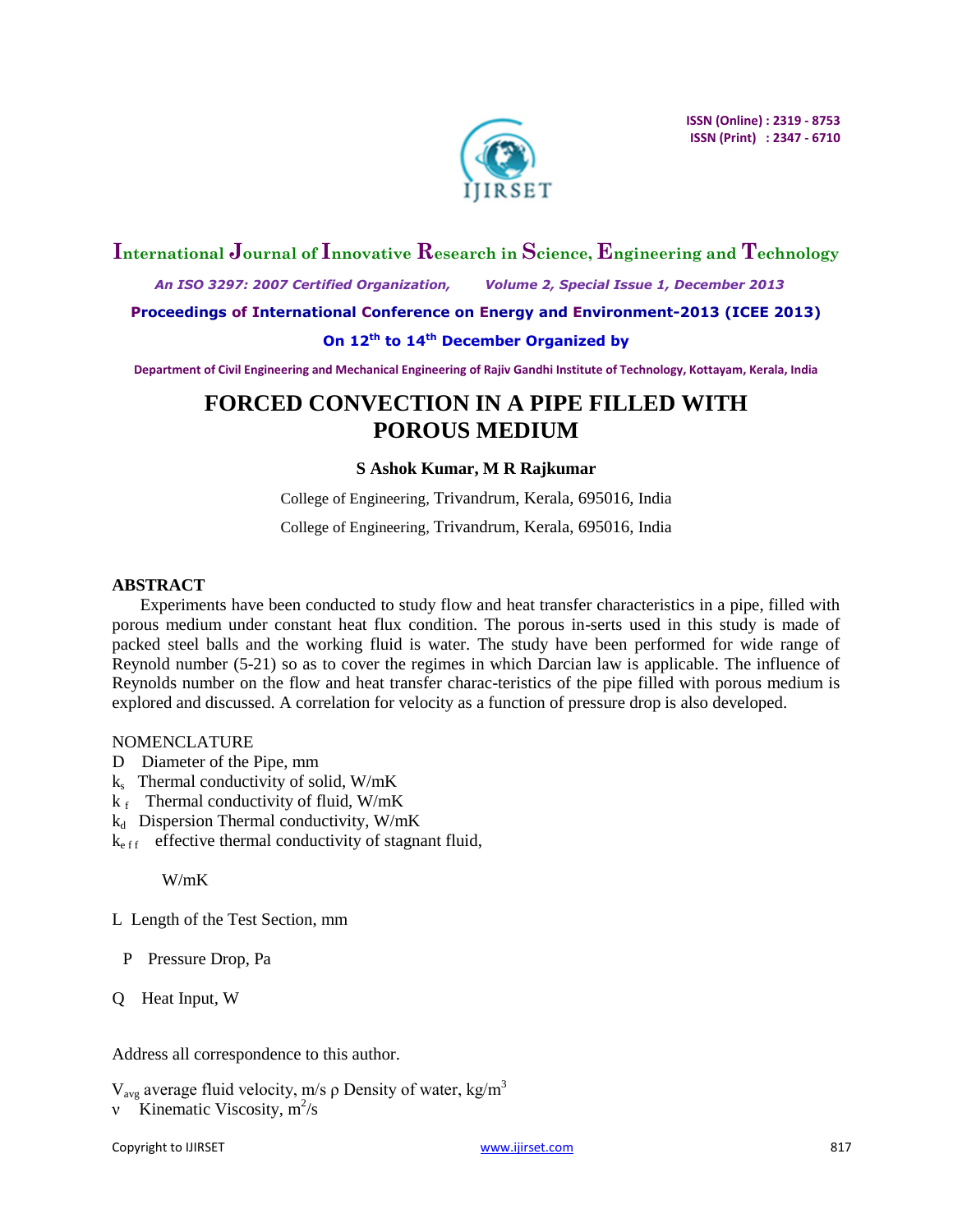ε Porosity

$$
\alpha f
$$
 thermal diffusivity of fluid, m<sup>2</sup>/s  
\n
$$
\alpha \alpha y
$$
\nRe  
\nRe  
\nRe  
\nRe  
\n
$$
\alpha y
$$
\n
$$
\alpha f
$$
\n
$$
\alpha f
$$
\n
$$
\alpha f
$$

## **1. INTRODUCTION**

Modern electronic application devices are subjected to high heat flux. Therefore, it is of utmost importance to en-hance heat transfer in the cooling channels used for cooling critical components in these devices. The heat transfer in the cooling channels can be increased either by reducing the cooling channel width(micro channel) or by providing porous inserts in the channel. Extensive study by many researchers have shown that introducing porous inserts in cooling channels can drastically improve their heat transfer performances.

Renken and Poulikakos [1] conducted experiments and performed numerical simulations to study the forced con-vection heat transfer in a parallel plate channel filled with spheres, with channel walls maintained at constant temper-ature. The results of the study was used to test an existing theoretical model accounting for the effects of macroscopic shear, flow inertia and variable porosity. However theoreti-cal temperature field developed is slower than experimental temperature field due to thermal dispersion. The study also revealed that the there is significant increase in local heat transfer at the channel walls compared to that predicted from the Darcy flow model in porous medium. Numeri-cal investigations were performed by Sozen and Kuzay [2] to understand the flow and heat transfer in round tubes filled with copper mesh. The tubes were subjected to uni-form heat flux and water was used as the working fluid. They reported that even though high heat transfer could be acheived by using porous inserts the pressure drop in the channel was very high. The authors suggested that one method to overcome this large pressure drop was to use brush type porous inserts consisting of pins fixed on an axial rod at right angles. Experimental investigations were performed by Jiang et al. [3] to study the flow and forced convection in a channel filled with glass, stainless steel or bronze spherical particles with water as the working fluid. The important parameters considered in their work were particle diameter, particle thermal conductivity and fluid velocity. The results of the study revealed that as the parti-cle size decreased the pressure drop increased significantly. It was also reported that for porous plate channel filled with glass particles heat transfer coefficient increased with in-creasing particle diameter, however when filled with bronze particles heat transfer coefficient increased with decreasing particle daimeter. The study also brought out increasing the particle thermal conductivity increased the heat transfer co-efficient. Forced convection in a saturated porous medium made of glass beads, heated by a permeable wall perpendicular to flow direction was investigated analytically and experimentally by Zhao and Song [4]. They reported that there is major increase in heat transfer if the flow direc-tion is parallel to the applied temperature gradient. Also at low Pecelet numbers the experimental and numerical re-sults compared well. Heat transfer and pressure drop in a rectangular channel with sintered porous inserts, made of stainless steel of different porosity was investigated exper-imentally by Hetsroni et al. [5]. The study reported that for mini devices having high flux, high heat transfer rates can be attained by using sintered porous heat compared to that of aluminum compressed forms, but at the expense of high pumping power. Hajipour and Dehkrodi [6] per-formed numerical investigations to analyse mixed convection heat transfer in vertical channel partially filled with porous medium. The study reported that presence of nano particles base fluid can cause noticeable increase in veloc-ity and temperature particularly at high heat fluxes.

The above literature survey reveals that many of the previous investigators have analysed both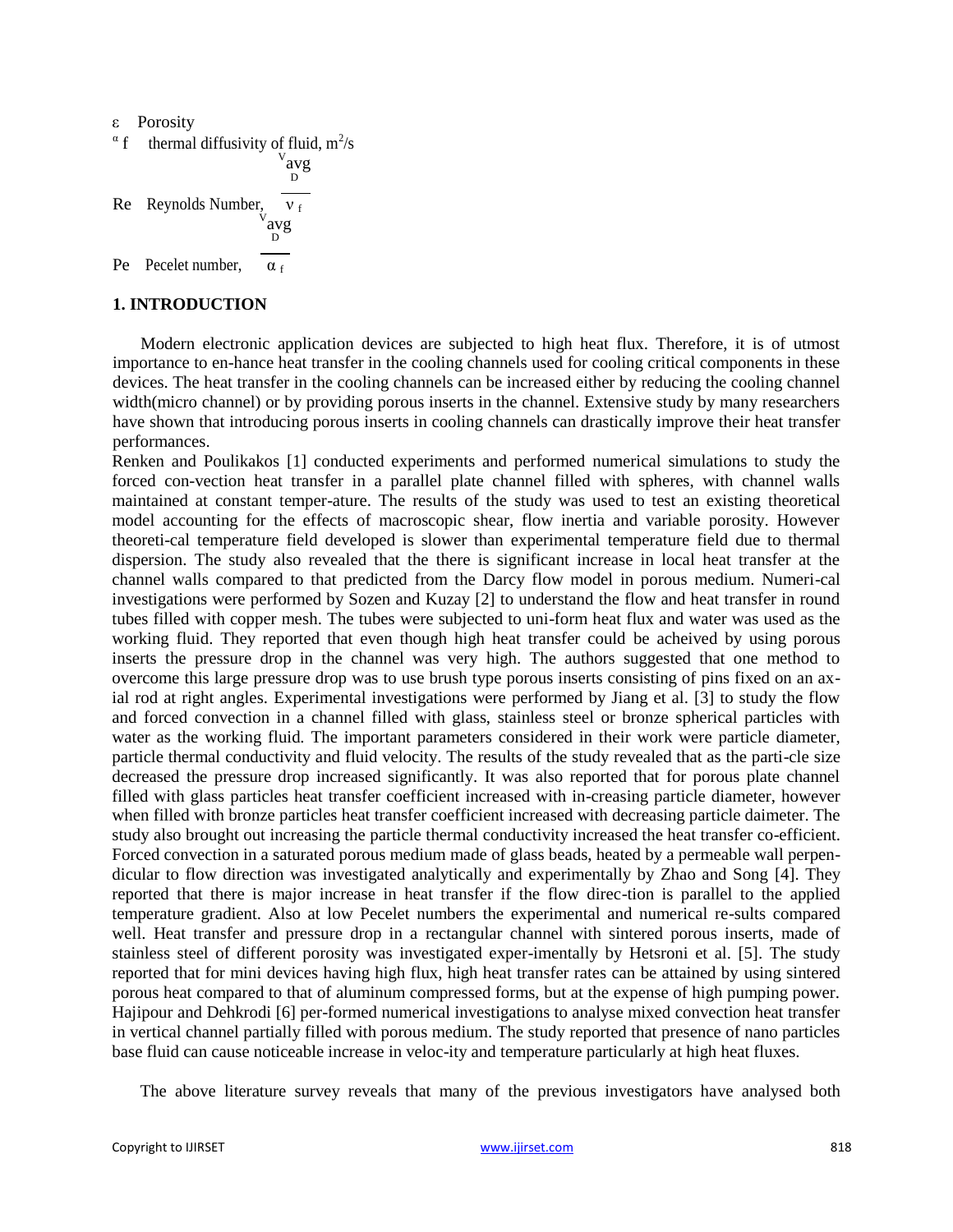experimentally and numerically the effect of particle size, thermal con-ductivity, type of fluid, and flow velocity on flow and heat transfer in channels filled with porous medium. However the experimental investigation of forced convection in hor-izontal channels filled with porous medium are scarce. In addition to that effect of particle size, thermal conductivity and and fluid velocity on the heat transfer characteristics in channels filled with porous medium needs further inves-tigation to optimize heat tranfer from such channels. The aim of this work is to investigate experimentally the effect of fluid flow and heat transfer characteristics in pipe filled with porous steel balls.

#### 2.EXPERIMENTAL SETUP

The schematic of the experimental setup (Fig. 1) consists of a brass pipe of inner diameter 72.8 mm provided with porous medium at the test section. Regulated water flow rate is maintained through the pipe using 0.5 HP pump. Water from the pump passes through a filter, where dirt and other particles are removed, and then passes through a valve where the flow rate is regulated and en-ters the settling region which is 760 mm in length. After passing through the settling region, enters a 120 mm long pipe(straightener) where small brass tubes of 6.35 mm di-ameter are placed so as to remove eddies and to provide axially uniform flow. The water coming out of straight-ener is allowed to pass through a developing region 260 mm in length and finally into the test section. The test section of the pipe is made of brass, 72.8 mm in inner di-ameter and 250 mm in length(L=250 mm) filled with steel balls of diameter 6.35 mm. The outer surface of the test section is wound with nichrome wire, so as to maintain uniform heat flux over the test section. The outer surface of the heater wire is provided with insulations to reduce the heat loss to the atmosphere. K type thermocouples (12 nos) are placed such that 3 Nos are in radial direction across the flow. This is repeated at four longitudinal sec-tions (along X-direction). All the thermocouples are calib-erated (see Fig. 2) before they are placed at the respective



1-Reservoir, 2-Filter, 3-Globe valve, 4-Settling region, 5-Straightener, 6-Developing region, 7-Pressure gauges, 8-Wire mesh, 9-Location of thermocouples, 10-Porous medium(steel balls), 11-Graduated tank

#### **FIGURE 1**. SCHEMATIC OF THE EXPERIMENTAL SETUP.

thermocouples are connected to a PC based data acquisition system(KEITHELY-India Ltd). The power input to the heater is given by a regulated DC power sup-ply system(APLAB-India Ltd) having a range of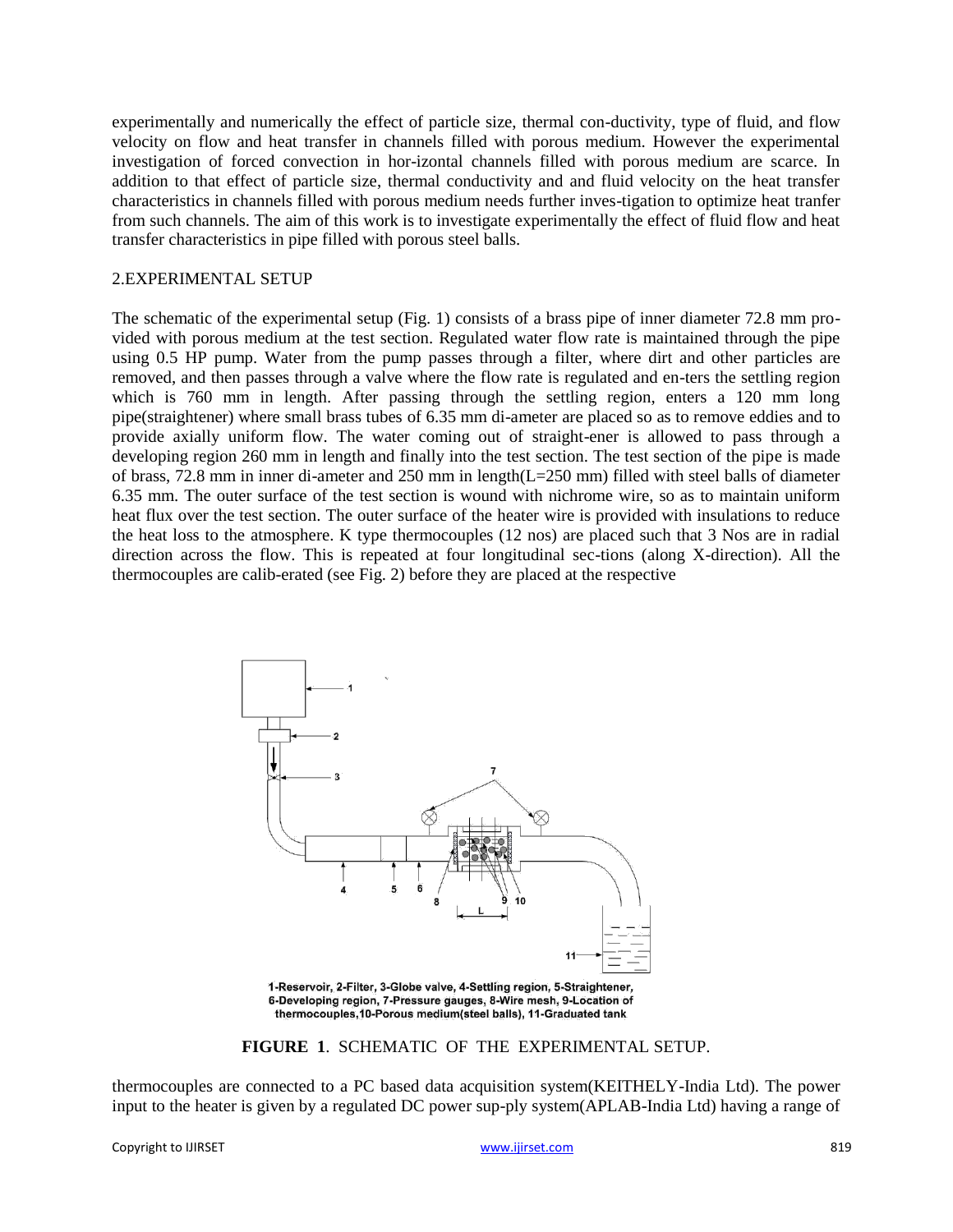30-600 V and 0-1.5 A. Inorder to measure the pressure drop across the test section pressure gauges are provided at the inlet and exit of the test section. The photographic view of the experimental setup is shown in Fig. 3.

### 2.1 Experimental uncertainty

Experimental results are always uncertain due to the errors involved while measuring independent parameters. The errors in the independent parameters will definitely af-fect the dependent parameters. Therefore it is very impor-tant to estimate the uncertainty in the dependent parame-ters and this is done by using the procedure outlined in [7]. The estimated values of the uncertainty of various parame-ters reported in Table.1 show that uncertainty in the values of all the calculated parameters are within the permissible range of  $\lt \pm 10\%$ .



**FIGURE 2**. CALIBERATION CURVE FOR K TYPE THER- MOCOUPLE.



**FIGURE 3**. PHOTOGRAPH OF THE EXPERIMENTAL SETUP.

## **2.2 Theory**

The flow is assumed to be steady and incompressible. The porous medium considered in the study is treated as homogeneous, isotropic and saturated with single phase liquid. The solid matrix and fluid are considered to be in thermal equilibrium, with constant thermophysical proper-ties. The heat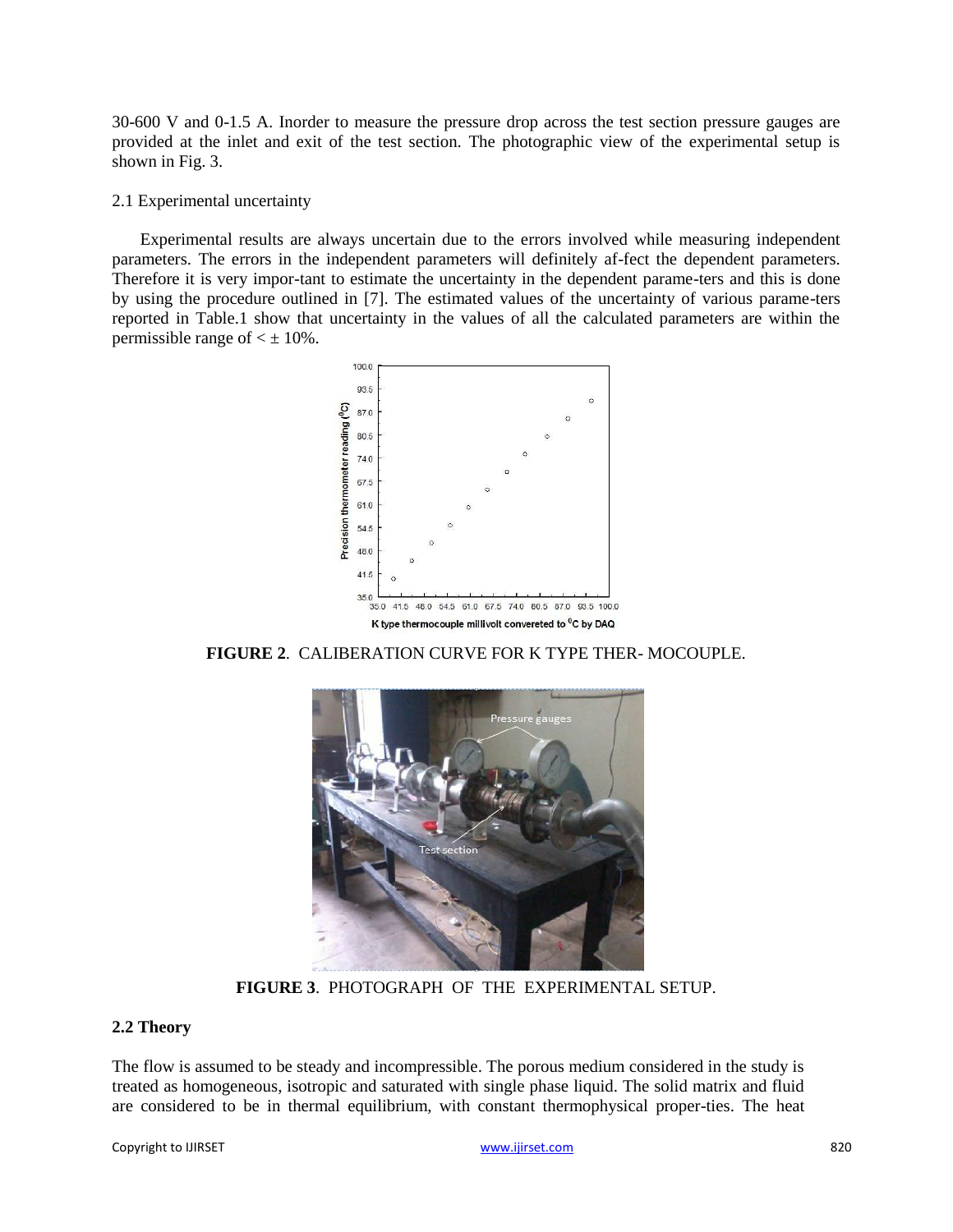transfer by conduction along the pipe wall and radiation losses are assumed to be negligible. The gov-erning equations of flow and heat transfer pertainent to this problem can be seen in [8]. The important parameters con- **TABLE 1**. Uncertainty of the various measured and estimated parameters

|                   |      | L V I T P Q $V$ avg Re<br>(mm) (Volts) (A) (K) (Pa) (%) (%) (%) |  |  |  |
|-------------------|------|-----------------------------------------------------------------|--|--|--|
| Uncertaint<br>y — | 0.02 | $0.01$ $0.01$ $0.2$ $0.02$ $6.5$ $6.2$ $6.7$                    |  |  |  |

Parameters

sidered in this study are:

$$
ReD = \frac{v_{avg}D}{v_f}
$$
 (1)  

$$
k_{eff} = k_s^{1-\epsilon} k_f^{\epsilon}
$$
 (2)

#### 3. RESULTS AND DISCUSSIONS

Experiments have been conducted for different Reynolds number by varying the flow velocity, within the regime where Dracian law is applicable, by keeping the heat input as  $Q = 150$  W. A correlation for velocity as a function of pressure drop is developed.



**FIGURE 4**. PARITY PLOT SHOWING THE EXPERIMEN- TALLY MEASURED AND THE CORRESPONDING VAL- UES ESTIMATED USING CORRELATION.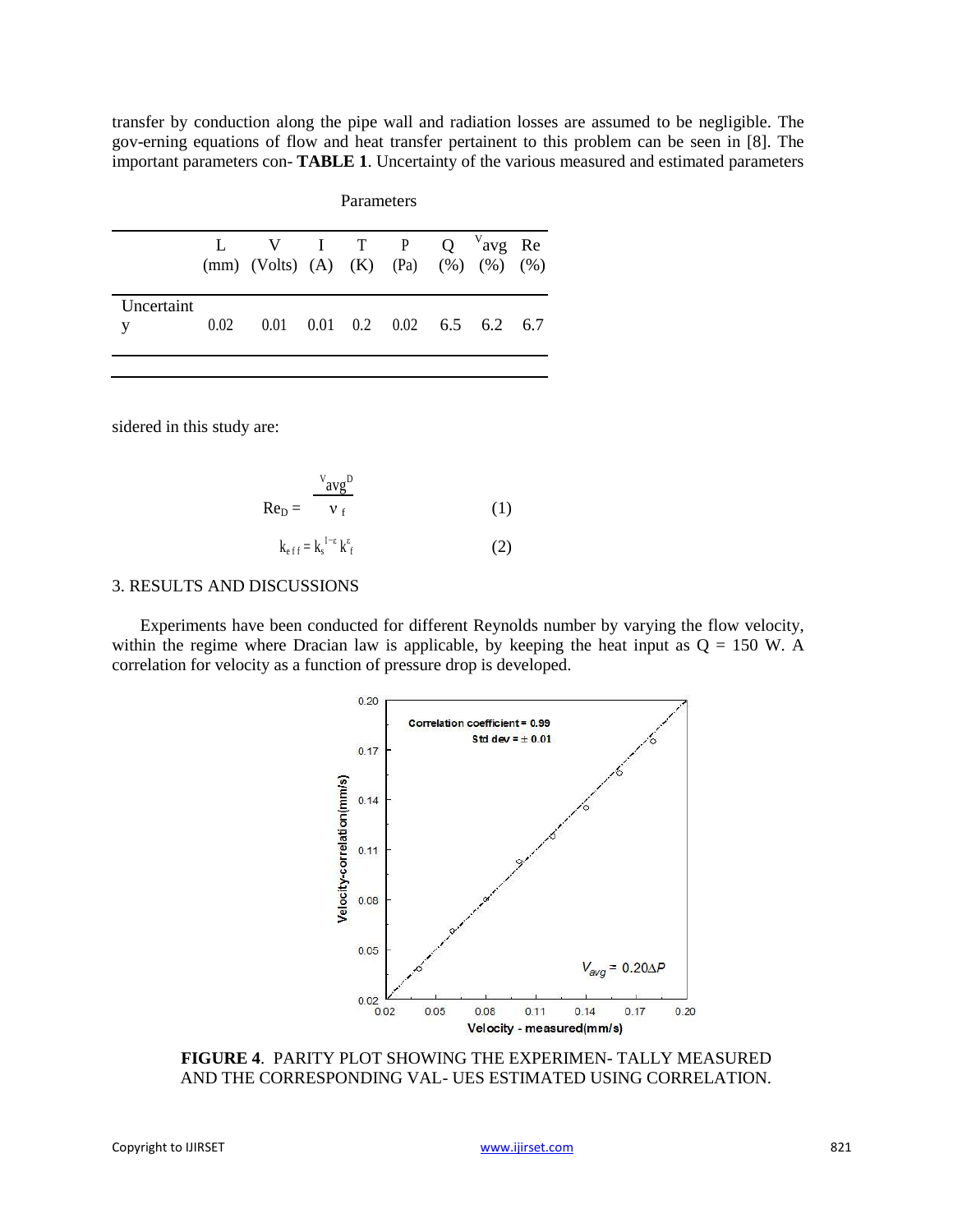#### $V_{\text{avg}} = 0.20 \text{ P}$

The correlation coefficients of the above linear fit is are 0.99 with standard error  $\pm 0.01$ . A parity plot showing the agreement of the data with the proposed correlation is illus- trated in Fig. 4. A linear correlation for velocity signifies that at low Reynolds number the inertial effect can be ne- glected and a linear dependency is established as in accor- dance with Darcys law. As velocity increases the linearity vanishes and the Darcys law is to be modified by taking Forchheimer term also. Figure 5 shows the variation of temperature along the flow directions at different Reynolds number. Near to the entrance the variation is almost linear in close agreement with the variation of temperature as predicted in the case of forced convection in Hagen Poiseuille flow (without porous media) [9] subjected to constant heat flux condition. Fur- ther downstream the curve depars from this trend and be- comes almost flat. This is because after a short distance porous media effect becomes dominant such that the tem- perature becomes uniform due to more spreading of heat resulting from the irregular flow (ie, multi-dimensional nature)pattern. The value of thermal conductivity is calculated by using the Fourier conduction equation [10], by using the measured temperature distribution in the test section of the channel. This thermal conductivity is due to the combined effect of dispersion and geometric characteristics of the porous medium. The effective thermal conductivity of the stagnant fluid alone is calculated by using eqn.2. In or- der find out the dispersion thermal conductivity, from the experimentally measured thermal conductivity the thermal condcutivity of the stagnent fluid is substracted to get the dispersion thermal conductivity,  $k_d$ . Figure 6 shows the variation of thermal conductivity ratio with Pecelet num- ber. As Peclet number (velocity increases) heat becomes more and more dispersed causing the thermal conductivity due to dispersion to increase. Furthermore the non linear nature of the curve is in good agreement with that has been reported by Edisath et al [11]. This further establishes the correctness of the experimental methodology employed in the present work.

#### 4. CONCLUSIONS

Experimental investigation have been performed to study flow and heat transfer in a pipe filled with porous medium. The salient conclusions from the study are:



**FIGURE 5**. VARIATION OF FLUID TEMPERATURE AT THE MID PLANE FOR DIFFERENT REYNOLDS NUMBER